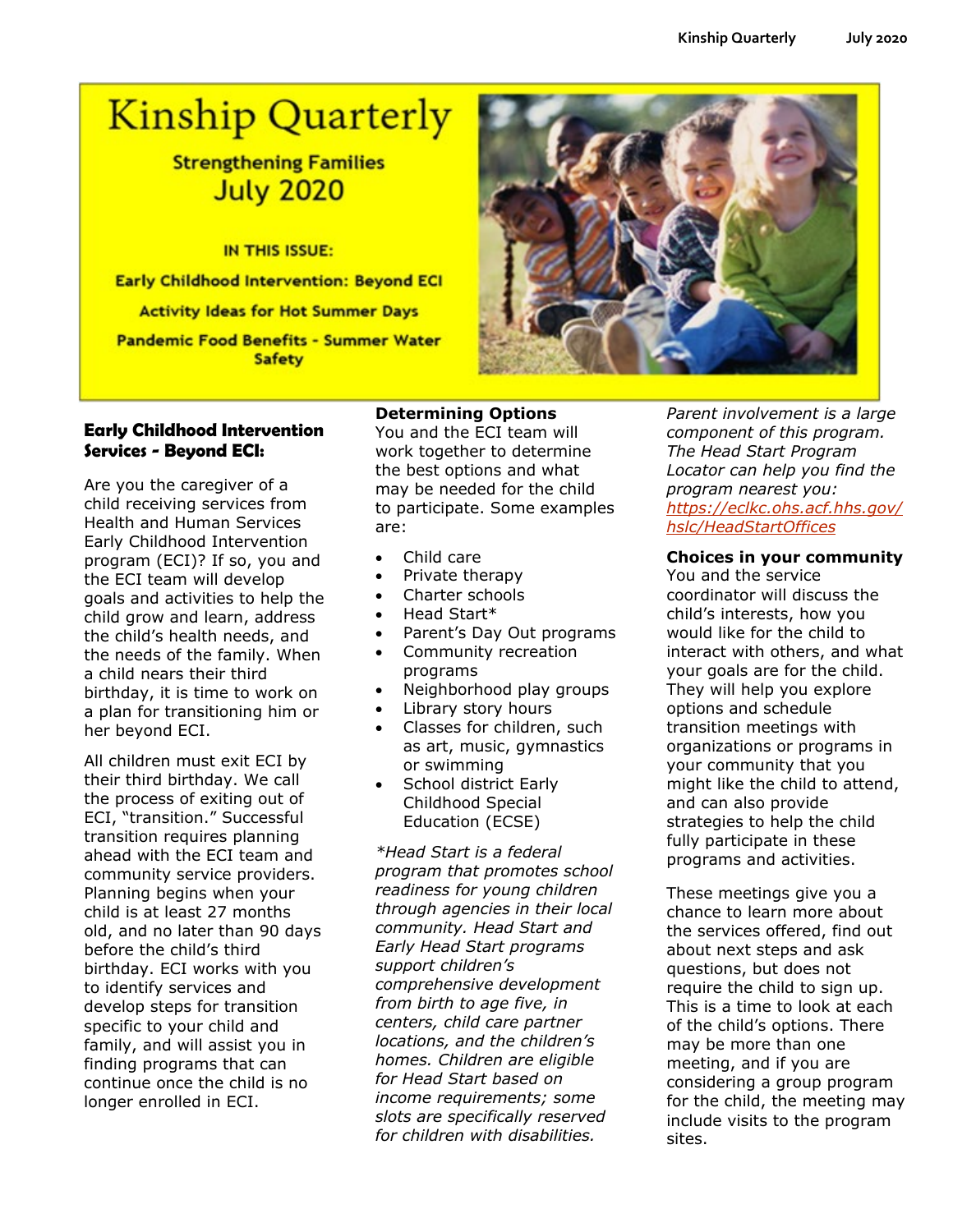# **Important questions:**

- Eligibility requirements
- Scheduling
- Costs/Insurance
- **Transportation**
- Documents needed to enroll in the program
- Availability for a child's special dietary needs
- Giving and/or storing child's medication
- Special accommodations such as wheel chair ramps.

# **Information to Share:**

- Important information about the child and family
- Your hopes and dreams for the child
- The child's favorite toys and activities.

# **Choices in your local school district**

Public schools have services called the Early Childhood Special Education (ECSE) which begin for eligible children on their third birthday. Eligibility is explored in a transition conference with representatives of your school district and ECI, three to nine months before the child's third

## birthday. Meetings are conducted in your native language; please let your service coordinator know if you need translation or interpreter services, including sign language.

# **At the conference, school or ECI staff will:**

- Explain eligibility requirements for ECSE services
- Explain procedures for determining eligibility
- Explain the steps and timelines
- Explain parental rights
- Explain the different types of information that may be needed from you
- Answer your questions and discuss your concerns
- Discuss extended year services and locations where services may be provided
- Explain that children may receive ECSE services in pre-kindergarten classes, and community settings such as preschool or Head Start.

# **To help school district staff understand your family, you can:**

- Share ideas for goals and objectives that are important to your family
- Invite friends, relatives, and child care staff who may have useful information to the conference
- Describe the child's current activities and routines
- Describe what you want for the child in terms of future activities and routines

\*Note: The school district program will address the child's educational needs, but unlike ECI, it does not address family needs. Before the child transitions out of ECI, your service coordinator will help you access services to meet your family's other needs.

For additional information on the child's transition, please contact your ECI service coordinator. For more information on ECI services, please visit the [ECI website.](https://hhs.texas.gov/services/disability/early-childhood-intervention-services)

*ECI article provided by HHSC*

# **Ten Inexpensive Activity Ideas for Children During Hot Summer Days:**

- 1. Learn some new magic tricks and put on a magic show: [https://www.positive-parenting](https://www.positive-parenting-ally.com/magic-tricks-for-kids.html)[ally.com/magic-tricks-for-kids.html](https://www.positive-parenting-ally.com/magic-tricks-for-kids.html)
- 2. Use baking to teach children about fractions.
- 3. Make popsicle stick catapults and let kids do target practice with mini marshmallows: [https://www.muminthemadhouse.com/make](https://www.muminthemadhouse.com/make-lolly-popsicle-stick-catapult/)[lolly-popsicle-stick-catapult/](https://www.muminthemadhouse.com/make-lolly-popsicle-stick-catapult/)
- 4. Create Origami animals: [https://www.origamiway.com/origami](https://www.origamiway.com/origami-animals.shtml)[animals.shtml](https://www.origamiway.com/origami-animals.shtml)
- 5. Collect and paint rocks
- 6. Teach kids how to plan a meal, create a shopping list, and make preparing food fun: [https://www.weareteachers.com/teaching](https://www.weareteachers.com/teaching-students-menu-planning-a-real-life-classroom-application-with-life-changing-implications/)[students-menu-planning-a-real-life-classroom](https://www.weareteachers.com/teaching-students-menu-planning-a-real-life-classroom-application-with-life-changing-implications/)[application-with-life-changing-implications/](https://www.weareteachers.com/teaching-students-menu-planning-a-real-life-classroom-application-with-life-changing-implications/)
- 7. Decorate your sidewalk with washable sidewalk chalk and sidewalk paint.
- 8. Create a flower or vegetable garden, in the ground or in plastic pots.
- 9. Create an indoor obstacle course: [https://www.parents.com/fun/activities/indoor/in](https://www.parents.com/fun/activities/indoor/indoor-obstacle-course-ideas-for-kids/) [door-obstacle-course-ideas-for-kids/](https://www.parents.com/fun/activities/indoor/indoor-obstacle-course-ideas-for-kids/)
- 10. Fun with bubbles, and easy bubble science experiments: *<https://tipnut.com/make-bubbles/>* [https://www.homesciencetools.com/article/how](https://www.homesciencetools.com/article/how-to-make-super-bubbles-science-project/)[to-make-super-bubbles-science-project/](https://www.homesciencetools.com/article/how-to-make-super-bubbles-science-project/)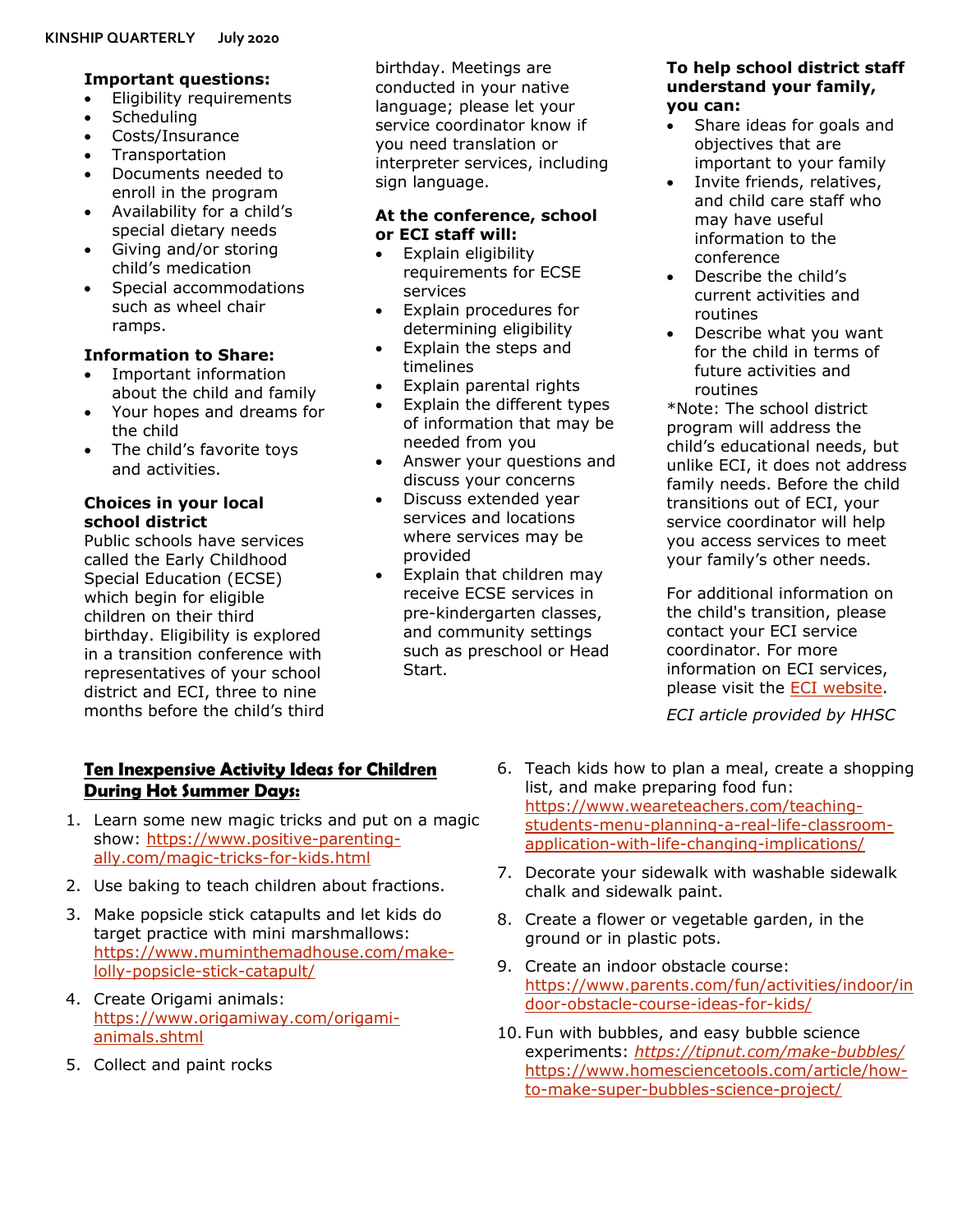# **Pandemic Electronic Benefit Transfer (P-EBT):**

#### **A one-time benefit for eligible families to buy food; families must meet at least one of these criteria:**

• Children up to 21 years old who are certified for free or reduced-price meals at school in Texas during the 2019-2020 school year.

• Children 5-18 years old who received SNAP food benefits for the month of March 2020.

• Children who attend a school that offers free meals to all students (Community Eligibility Provision or Provision 2).

#### **Who needs to complete an online application?**

• Families that did NOT receive SNAP benefits for the month of March 2020 AND have children who are certified for free or reduced-price meals or who attend a school that offers free meals to all students.

• Families that received SNAP benefits for the month of March 2020, with children under 5 and/or between the ages of 19 and 21 as of March 17, 2020.

#### **Who does not need to submit an application?**

• Families who received SNAP benefits for the month of March 2020, who have children ages 5-18 as of March 17, 2020. Benefits will be loaded onto your existing SNAP card by May 22. No action is needed.

# **How do I apply?**

• Your school will email you the application link in early June. Applications will be open until June 30, 2020.

• If you get SNAP benefits and your child is approved for P-EBT, Texas Health and Human

**Resources**

- **Texas Comprehensive Energy Assistance Program** (CEAP) <https://www.benefits.gov/benefit/1579>
- **Available Services for Youth and Young Adults in Foster Care** [www.dfps.state.tx.us/Child\\_Protection/Youth\\_and\\_Yo](http://www.dfps.state.tx.us/Child_Protection/Youth_and_Young_Adults/default.asp) [ung\\_Adults/default.asp](http://www.dfps.state.tx.us/Child_Protection/Youth_and_Young_Adults/default.asp)
- **Smoke Alarm help and Fire Prevention**  [https://www.tdi.texas.gov/fire/fmalarmprograms.ht](https://www.tdi.texas.gov/fire/fmalarmprograms.html) [ml](https://www.tdi.texas.gov/fire/fmalarmprograms.html)
- **The Texas Veterans Portal connects veterans,** their families, and caregivers to benefits earned through their military service. <https://veterans.portal.texas.gov/>

Services (HHS) will put funds on your current Lone Star Card. If you do not currently get SNAP benefits, HHS will mail you a P-EBT card loaded with benefits.

# **Watch Kids Around Water Safety Campaign Tips**

# **Always Supervise Children who are in or near water!**

- $\div$  A responsible adult should always supervise children in or around water. Keep new swimmers and non-swimmers within arm's reach.
- ❖ Make sure the adult knows CPR and has a phone to dial 9-1-1.
- $\div$  Have floatation devices available to use in a rescue (ones that can reach and float).
- $\div$  Drowning is quick and quiet. The adult should be undistracted at all times.
- $\div$  Share rules with anyone who may watch your child.

# **Teach Water Survival Skills**

Sign up your child for swim lessons. Make sure they are taught to:

- 1. Return to the surface if they fall in over their head.
- 2. Float or tread water.
- 3. Turn in a circle in the water and look for an exit.
- 4. Swim 25 yards (75 feet).
- 5. Get out of the pool without using the ladder. [http://www.helpandhope.org/water\\_safety/](http://www.helpandhope.org/water_safety/)
- - **Medicaid – STAR Health** provides a full-range of Medicaid covered **medical and behavioral health services** for children in DFPS care. One benefit is **transportation**. Visit the HHS website to learn more. [https://hhs.texas.gov/services/questions](https://hhs.texas.gov/services/questions-about-your-benefits#star)[about-your-benefits#star](https://hhs.texas.gov/services/questions-about-your-benefits#star)
	- **IRS Adoption Credit Info:**  <https://www.irs.gov/taxtopics/tc607>
	- Qualifying for and setting up appointments for **WIC**: [Texas WIC](https://texaswic.org/)
	- Agencies qualified to verify caregivers as foster parents in Texas: [https://www.dfps.state.tx.us/Adoption\\_and\\_Foster\\_C](https://www.dfps.state.tx.us/Adoption_and_Foster_Care/Adoption_Partners/private.asp) [are/Adoption\\_Partners/private.asp](https://www.dfps.state.tx.us/Adoption_and_Foster_Care/Adoption_Partners/private.asp)